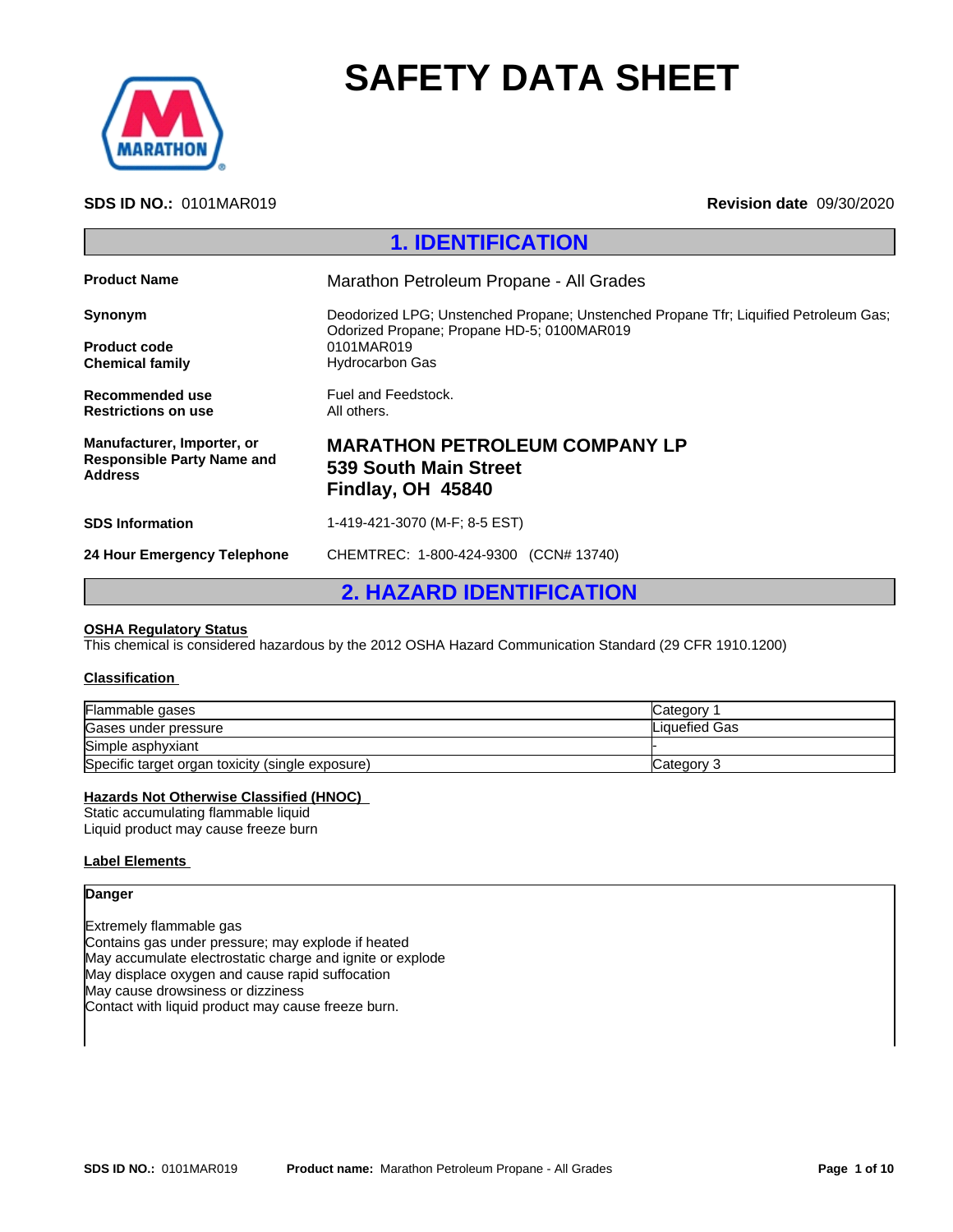

**Appearance** Colorless Liquefied Gas **Physical State** Liquefied Gas **Odor Odorless to rotten egg like.** 

 $\overline{\phantom{a}}$  ,  $\overline{\phantom{a}}$  ,  $\overline{\phantom{a}}$  ,  $\overline{\phantom{a}}$  ,  $\overline{\phantom{a}}$  ,  $\overline{\phantom{a}}$  ,  $\overline{\phantom{a}}$  ,  $\overline{\phantom{a}}$  ,  $\overline{\phantom{a}}$  ,  $\overline{\phantom{a}}$  ,  $\overline{\phantom{a}}$  ,  $\overline{\phantom{a}}$  ,  $\overline{\phantom{a}}$  ,  $\overline{\phantom{a}}$  ,  $\overline{\phantom{a}}$  ,  $\overline{\phantom{a}}$ 

### **Precautionary Statements - Prevention**

Keep away from heat/sparks/open flames/hot surfaces. - No smoking Avoid breathing fume/gas/vapors Use only outdoors or in a well-ventilated area

#### **Precautionary Statements - Response**

Leaking gas fire: Do not extinguish, unless leak can be stopped safely Eliminate all ignition sources if safe to do so If inhaled: Remove person to fresh air and keep comfortable for breathing. Call a poison center or doctor if you feel unwell

#### **Precautionary Statements - Storage**

Store in a well-ventilated place. Keep container tightly closed Protect from sunlight Store locked up

### **Precautionary Statements - Disposal**

Dispose of contents/container at an approved waste disposal plant

### **3. COMPOSITION/INFORMATION ON INGREDIENTS**

Propane is an aliphatic petroleum hydrocarbon. Propane shipped from Catlettsburg may contain trace amounts of benzene.

### **Composition Information**

| <b>Name</b>                 | <b>CAS Number</b> | % Concentration |
|-----------------------------|-------------------|-----------------|
| Propane                     | 74-98-6           | 94-100          |
| Propylene                   | 115-07-1          | $0 - 3.5$       |
| Isobutane                   | 75-28-5           | $0 - 2.5$       |
| n-Butane                    | 106-97-8          | $0 - 2.5$       |
| Ethane                      | 74-84-0           | $0 - 2$         |
| Methane                     | 74-82-8           | $0 - 1.5$       |
| Sulfur containing compounds | 7704-34-9         | $0 - 0.01$      |

All concentrations are percent by weight unless material is a gas. Gas concentrations are in percent by volume.

### **4. FIRST AID MEASURES**

### **First aid measures**

| <b>General advice</b> | In case of accident or if you feel unwell, seek medical advice immediately (show directions<br>for use or safety data sheet if possible).                                                                                                                                                                                                   |
|-----------------------|---------------------------------------------------------------------------------------------------------------------------------------------------------------------------------------------------------------------------------------------------------------------------------------------------------------------------------------------|
| <b>Inhalation</b>     | Remove to fresh air. If not breathing, utilize bag valve mask or other form of barrier device<br>to institute rescue breathing. If breathing is difficult, ensure airway is clear, give oxygen and<br>continue to monitor. If heart has stopped, immediately begin cardiopulmonary resuscitation<br>(CPR). Get immediate medical attention. |
| <b>Skin contact</b>   | Immediately wash exposed skin with plenty of soap and water while removing contaminated                                                                                                                                                                                                                                                     |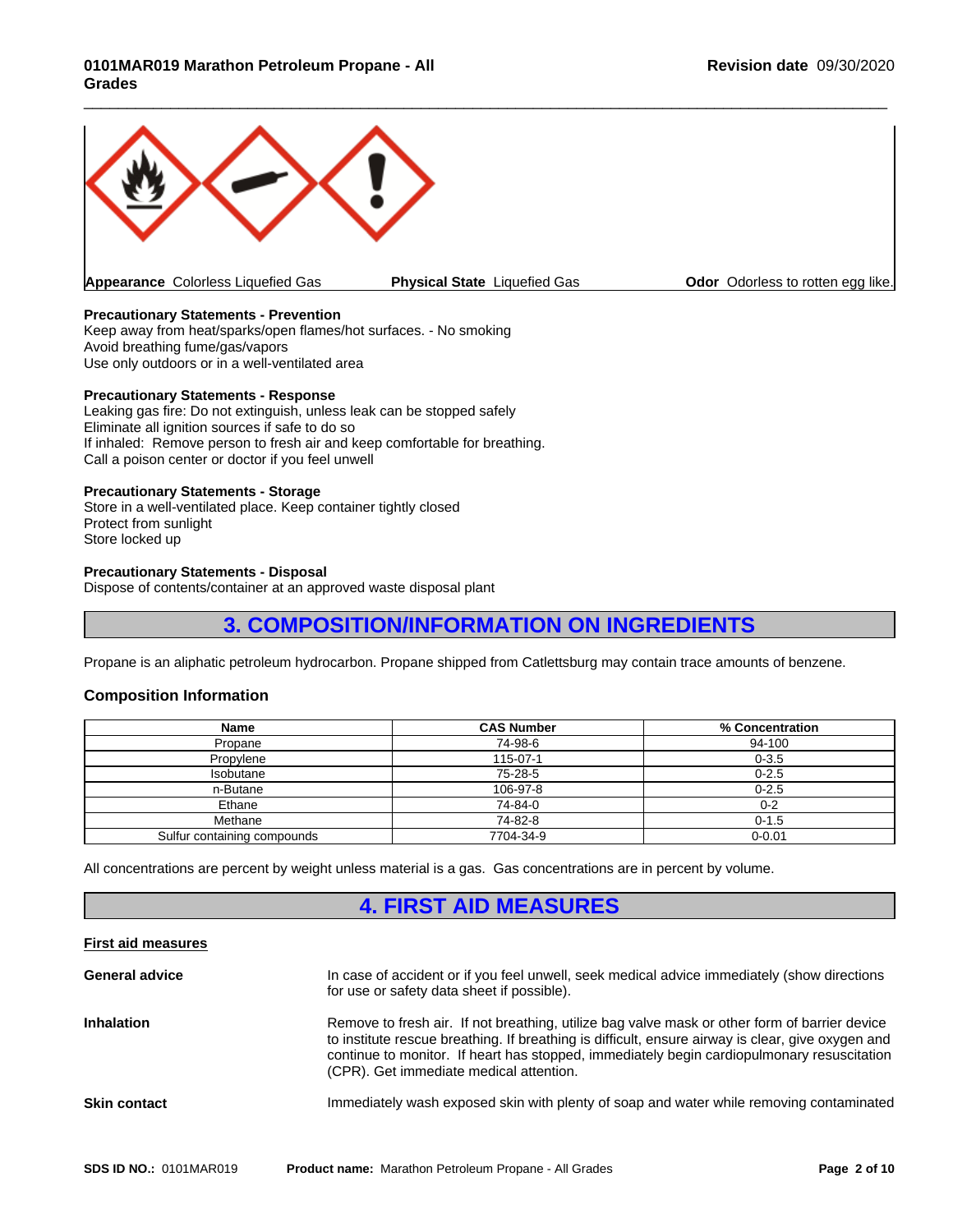|                                                                  | clothing and shoes. If frostbite is expected thaw frostbitten areas slowly with lukewarm<br>water or by wrapping affected areas with blankets. Do not rub affected areas. Let circulation<br>reestablish itself naturally. Get immediate medial attention.                                                                                                                                                                                                                                                                                                                                                                                                                                                                                             |
|------------------------------------------------------------------|--------------------------------------------------------------------------------------------------------------------------------------------------------------------------------------------------------------------------------------------------------------------------------------------------------------------------------------------------------------------------------------------------------------------------------------------------------------------------------------------------------------------------------------------------------------------------------------------------------------------------------------------------------------------------------------------------------------------------------------------------------|
| Eye contact                                                      | Flush with large amounts of tepid water for at least 15 minutes. Eyelids should be held<br>away from the eyeball to ensure thorough rinsing. Gently remove contacts while flushing.<br>Get medical attention if irritation persists. If frostbite is suspected (cloudy lens or greyish<br>white tissue around the eye), get immediate medical attention.                                                                                                                                                                                                                                                                                                                                                                                               |
| Ingestion                                                        | Ingestion not likely. If swallowed, immediately call a poison control center or physician.                                                                                                                                                                                                                                                                                                                                                                                                                                                                                                                                                                                                                                                             |
|                                                                  | Most important signs and symptoms, both short-term and delayed with overexposure                                                                                                                                                                                                                                                                                                                                                                                                                                                                                                                                                                                                                                                                       |
| <b>Adverse effects</b>                                           | Contact with liquid product may cause freeze burn. Asphyxiant gas. High concentrations in<br>the immediate area can displace oxygen causing the feeling of suffocation and can cause<br>headache, drowsiness, dizziness, loss of coordination, disorientation and fatigue from<br>oxygen deprivation.                                                                                                                                                                                                                                                                                                                                                                                                                                                  |
|                                                                  | Indication of any immediate medical attention and special treatment needed                                                                                                                                                                                                                                                                                                                                                                                                                                                                                                                                                                                                                                                                             |
| Notes to physician                                               | Treat symptomatically. Administer supplemental oxygen as needed. Epinephrine and other<br>sympathomimetic drugs may initiate cardiac arrhythmias in individuals exposed to this<br>material. Administration of sympathomimetic drugs should be avoided.                                                                                                                                                                                                                                                                                                                                                                                                                                                                                                |
|                                                                  | <b>5. FIRE-FIGHTING MEASURES</b>                                                                                                                                                                                                                                                                                                                                                                                                                                                                                                                                                                                                                                                                                                                       |
| Suitable extinguishing media                                     | For small fires, Class B fire extinguishing media such as CO2 or dry chemical can be used.<br>For large fires use water spray or fog. Firefighting should be attempted only by those who<br>are adequately trained and equipped with proper protective equipment.                                                                                                                                                                                                                                                                                                                                                                                                                                                                                      |
| Unsuitable extinguishing media                                   | DO NOT EXTINGUISH A LEAKING GAS FIRE UNLESS LEAK CAN BE STOPPED.                                                                                                                                                                                                                                                                                                                                                                                                                                                                                                                                                                                                                                                                                       |
| Specific hazards arising from the<br>chemical                    | This product has been determined to be an extremely flammable gas per the OSHA Hazard<br>Communication Standard and should be handled accordingly. May accumulate electrostatic<br>charge and ignite or explode. Sealed containers may rupture when heated. A phenomena<br>known as boiling liquid expanding vapor explosions (Bleve) can occur when a liquid in a<br>pressurized container comes in close proximity to a fire and reaches a temperature well<br>above its boiling point. A catastrophic failure of the vessel can occur, resulting in flying<br>equipment fragments, a shock wave and a fireball causing serious damage and death. For<br>additional fire related information see NFPA 30 or the Emergency Response Guidebook<br>115. |
| <b>Hazardous combustion products</b>                             | Smoke, carbon monoxide, and other products of incomplete combustion.                                                                                                                                                                                                                                                                                                                                                                                                                                                                                                                                                                                                                                                                                   |
| <b>Explosion data</b><br>Sensitivity to mechanical<br>impact:    | No.                                                                                                                                                                                                                                                                                                                                                                                                                                                                                                                                                                                                                                                                                                                                                    |
| Sensitivity to static discharge:                                 | Yes.                                                                                                                                                                                                                                                                                                                                                                                                                                                                                                                                                                                                                                                                                                                                                   |
| Special protective equipment and<br>precautions for firefighters | Firefighters should wear full protective clothing and positive-pressure self-contained<br>breathing apparatus (SCBA) with a full face-piece, as appropriate. Isolate hazard area. If<br>safe to do so, stop the flow of gas and allow fire to burn out. Extinguishing the flame before<br>shutting off the supply can cause the formation of explosive mixtures. In some cases it may<br>be preferred to allow the flame to continue to burn. Use extreme caution when fighting<br>liquefied petroleum gas fires. Keep surrounding area cool with water spray from a distance<br>and prevent further ignition of combustible material. Avoid use of solid water streams.<br>Contact with water and liquefied product can cause increased vaporization. |
| <b>Additional firefighting tactics</b>                           | FIRES INVOLVING TANKS OR CAR/TRAILER LOADS: Fight fire from maximum distance<br>or use unmanned hose holders or monitor nozzles. Cool containers with flooding quantities<br>of water until well after the fire is out. Do not direct water at source of leak or safety devices;                                                                                                                                                                                                                                                                                                                                                                                                                                                                       |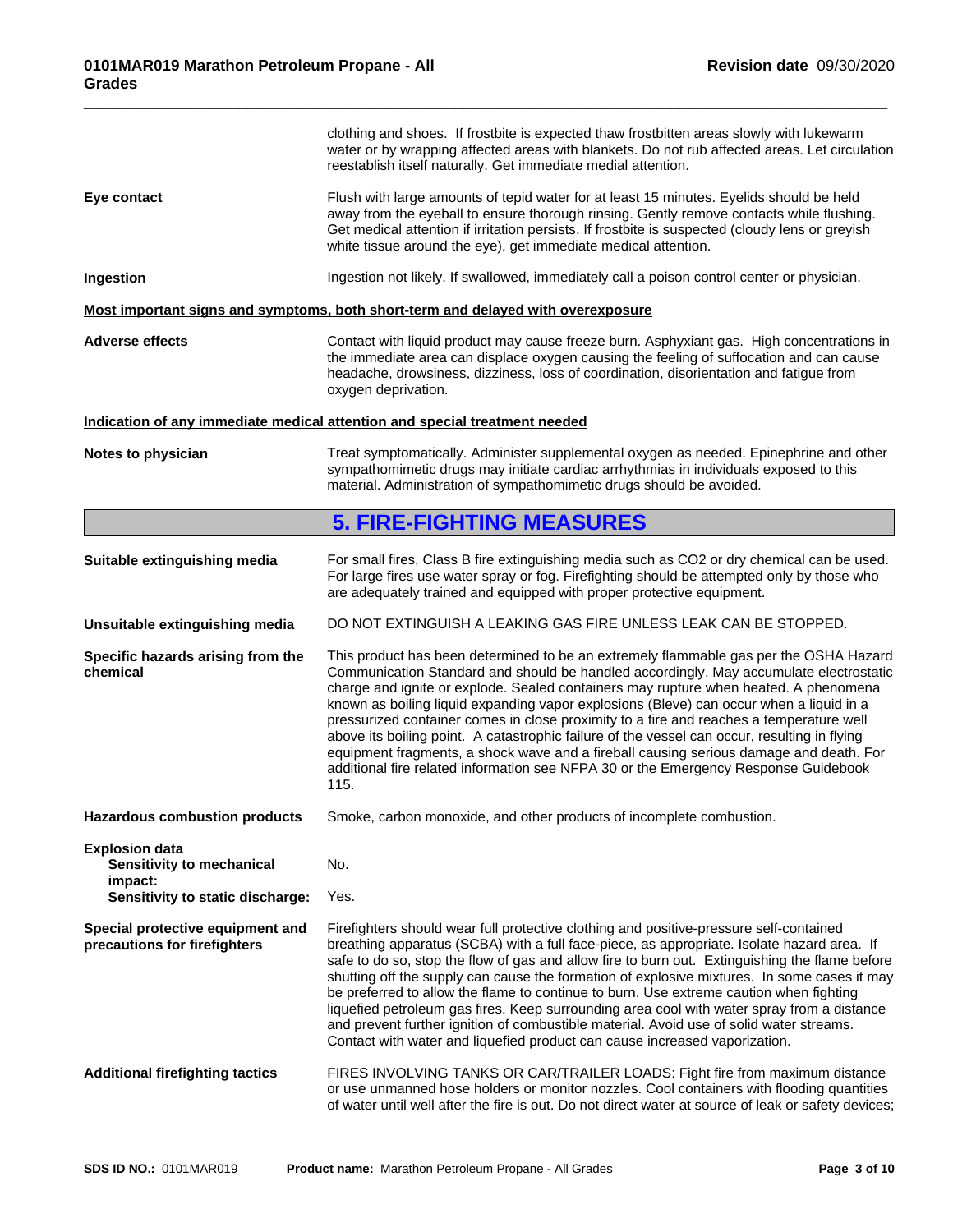|                                                 | icing may occur. Withdraw immediately in case of rising sound from venting safety devices<br>or discoloration of tank. ALWAYS stay away from tanks engulfed in fire. For massive fire,<br>use unmanned hose holders or monitor nozzles: if this is impossible, withdraw from area<br>and let fire burn.                                                                                                                                                                                                                                                                                                                                                                                                                                                                                                                                                        |  |  |
|-------------------------------------------------|----------------------------------------------------------------------------------------------------------------------------------------------------------------------------------------------------------------------------------------------------------------------------------------------------------------------------------------------------------------------------------------------------------------------------------------------------------------------------------------------------------------------------------------------------------------------------------------------------------------------------------------------------------------------------------------------------------------------------------------------------------------------------------------------------------------------------------------------------------------|--|--|
|                                                 | EVACUATION: Consider initial downwind evacuation for at least 1000 feet. If tank, rail car<br>or tank truck is involved in a fire, ISOLATE for 5280 feet (1 mile) in all directions; also,<br>consider initial evacuation of 5280 feet (1 mile) in all directions.                                                                                                                                                                                                                                                                                                                                                                                                                                                                                                                                                                                             |  |  |
| <b>NFPA</b><br>Health 1                         | Flammability 4<br>Instability 0<br>Special Hazard -                                                                                                                                                                                                                                                                                                                                                                                                                                                                                                                                                                                                                                                                                                                                                                                                            |  |  |
|                                                 | <b>6. ACCIDENTAL RELEASE MEASURES</b>                                                                                                                                                                                                                                                                                                                                                                                                                                                                                                                                                                                                                                                                                                                                                                                                                          |  |  |
| <b>Personal precautions</b>                     | Keep people away from and upwind of spill/leak. Isolate and evacuate area. Shut off source<br>if safe to do so. Distant ignition and flashback are possible. Eliminate all ignition sources.<br>Use grounded and bonded, explosion-proof equipment. Monitor area for flammable or<br>explosive atmosphere. Before entry, especially into confined areas, check atmosphere with<br>an appropriate monitor.                                                                                                                                                                                                                                                                                                                                                                                                                                                      |  |  |
| <b>Protective equipment</b>                     | Use personal protection measures as recommended in Section 8.                                                                                                                                                                                                                                                                                                                                                                                                                                                                                                                                                                                                                                                                                                                                                                                                  |  |  |
| <b>Emergency procedures</b>                     | Advise authorities and National Response Center (800-424-8802) if the product has<br>entered a water course or sewer. Notify local health and pollution control agencies, if<br>appropriate.                                                                                                                                                                                                                                                                                                                                                                                                                                                                                                                                                                                                                                                                   |  |  |
| <b>Environmental precautions</b>                | If leaking, take appropriate steps to disperse gas.                                                                                                                                                                                                                                                                                                                                                                                                                                                                                                                                                                                                                                                                                                                                                                                                            |  |  |
| <b>Methods and materials for</b><br>containment | Prevent further leakage or spillage if safe to do so.                                                                                                                                                                                                                                                                                                                                                                                                                                                                                                                                                                                                                                                                                                                                                                                                          |  |  |
| up                                              | Methods and materials for cleaning Shut off gas supply, if safe to do so. Allow equipment to depressurize. Isolate area until gas<br>has dispersed.                                                                                                                                                                                                                                                                                                                                                                                                                                                                                                                                                                                                                                                                                                            |  |  |
|                                                 | <b>7. HANDLING AND STORAGE</b>                                                                                                                                                                                                                                                                                                                                                                                                                                                                                                                                                                                                                                                                                                                                                                                                                                 |  |  |
| Safe handling precautions                       | Avoid breathing gas or mists. Use only with adequate ventilation. Do not expose to heat,<br>open flames, strong oxidizers or other sources of ignition. Gas and/or vapors may<br>accumulate along the ground, settle in low lying areas or be moved by ventilation and<br>ignited by many sources such as pilot lights, sparks, electric motors, static discharge, or<br>other ignition sources at locations distant from material handling. Flashback may occur<br>along vapor trails. Use only non-sparking tools. Use appropriate grounding and bonding<br>practices. Bonding and grounding may be insufficient to eliminate the hazard from static<br>electricity. Do not cut, drill, grind or weld on empty containers since explosive residues may<br>remain. Comply with all applicable EPA, OSHA, NFPA and consistent state and local<br>requirements. |  |  |
|                                                 | Components of this product are basically non-conductors of electricity and can become<br>electrostatically charged during mixing, filtering or pumping at high flow rates. If this charge<br>reaches a sufficiently high level, sparks can form that may ignite the vapors of flammable<br>liquids. Sudden release of hot organic vapors or mists from process equipment operating<br>at elevated temperature and pressure, or sudden ingress of air into vacuum equipment,<br>may result in ignitions without the presence of obvious ignition sources.                                                                                                                                                                                                                                                                                                       |  |  |
| <b>Storage conditions</b>                       | Product is stored as a liquid but used in the gaseous state. Store in properly closed<br>containers that are appropriately labeled and in a cool, well-ventilated area. Keep product<br>and empty container away from heat and sources of ignition. Do not puncture or incinerate<br>container.                                                                                                                                                                                                                                                                                                                                                                                                                                                                                                                                                                |  |  |

**Incompatible materials Strong oxidizing agents.**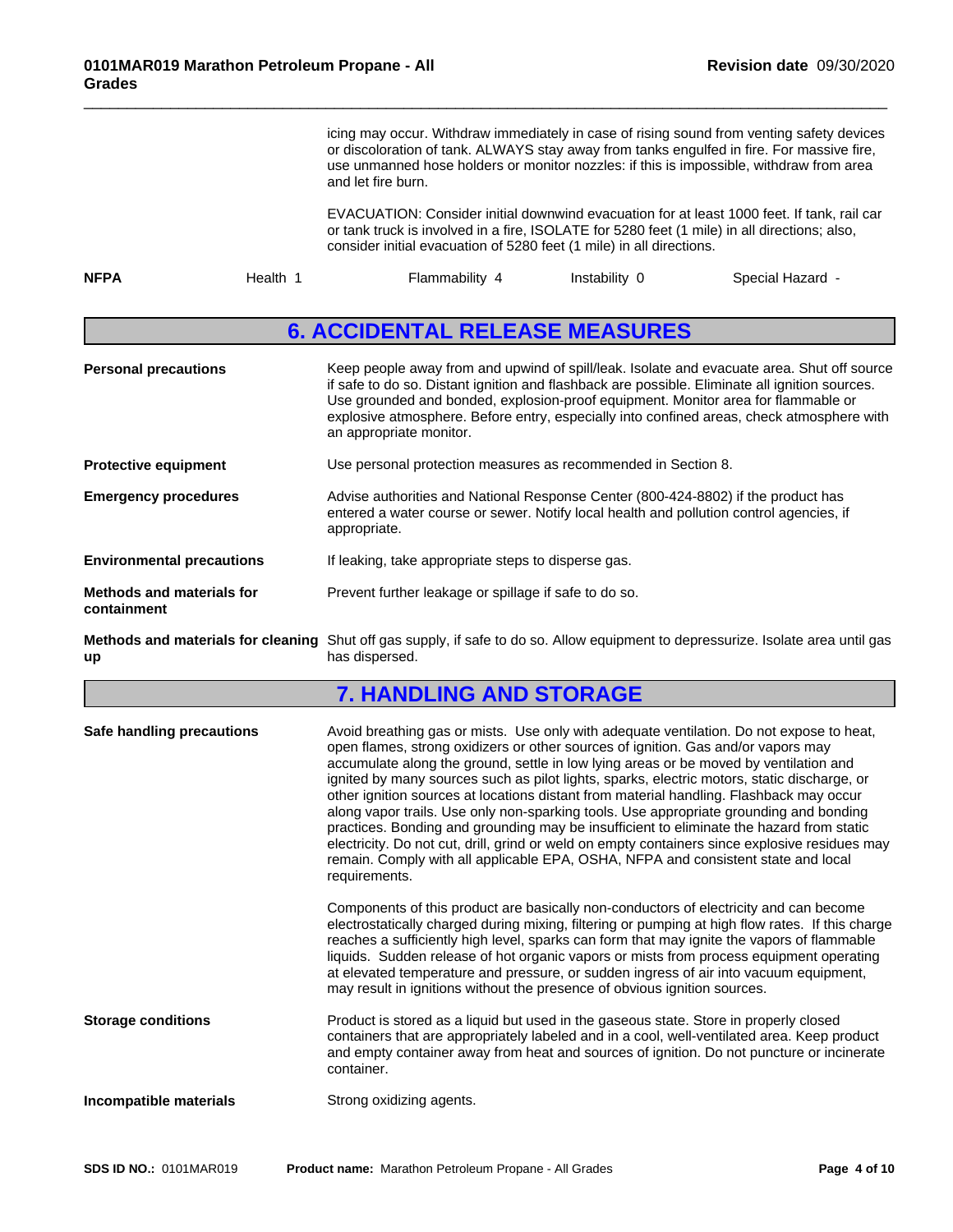## **8. EXPOSURE CONTROLS/PERSONAL PROTECTION**

 $\overline{\phantom{a}}$  ,  $\overline{\phantom{a}}$  ,  $\overline{\phantom{a}}$  ,  $\overline{\phantom{a}}$  ,  $\overline{\phantom{a}}$  ,  $\overline{\phantom{a}}$  ,  $\overline{\phantom{a}}$  ,  $\overline{\phantom{a}}$  ,  $\overline{\phantom{a}}$  ,  $\overline{\phantom{a}}$  ,  $\overline{\phantom{a}}$  ,  $\overline{\phantom{a}}$  ,  $\overline{\phantom{a}}$  ,  $\overline{\phantom{a}}$  ,  $\overline{\phantom{a}}$  ,  $\overline{\phantom{a}}$ 

### **Control parameters**

| <b>Name</b>                          | <b>ACGIH TLV</b>                                      | <b>OSHA PELS</b>                                                                                                                                                                                                                                                                    | <b>NIOSH IDLH</b> |
|--------------------------------------|-------------------------------------------------------|-------------------------------------------------------------------------------------------------------------------------------------------------------------------------------------------------------------------------------------------------------------------------------------|-------------------|
| Propane<br>74-98-6                   | Simple asphyxiant                                     | TWA: 1000 ppm<br>TWA: 1800 mg/m <sup>3</sup>                                                                                                                                                                                                                                        | $2100$ ppm        |
| Propylene<br>115-07-1                | 500 ppm TWA                                           |                                                                                                                                                                                                                                                                                     | 3400 ppm          |
| Isobutane<br>75-28-5                 | 1000 ppm STEL                                         |                                                                                                                                                                                                                                                                                     |                   |
| n-Butane<br>106-97-8                 | 1000 ppm STEL                                         |                                                                                                                                                                                                                                                                                     | 1600 ppm          |
| Ethane<br>74-84-0                    | Simple asphyxiant                                     |                                                                                                                                                                                                                                                                                     |                   |
| Methane<br>74-82-8                   | Simple asphyxiant                                     |                                                                                                                                                                                                                                                                                     |                   |
| Notes:                               | No further information available.                     |                                                                                                                                                                                                                                                                                     |                   |
| <b>Personal protective equipment</b> | atmospheric oxygen levels.                            | ventilation. Use mechanical ventilation equipment that is explosion-proof. Monitor                                                                                                                                                                                                  |                   |
| Eye protection                       |                                                       | Goggles or faceshield may be needed when handling pressurized gases.                                                                                                                                                                                                                |                   |
| Skin and body protection             | selection and breakthrough times.                     | Wear insulated gloves when handling pressurized gases to prevent skin contact and<br>frostbite or freeze burn. Contact the glove manufacturer for specific advice on glove                                                                                                          |                   |
| <b>Respiratory protection</b>        | CFR 1910.134.                                         | Use atmosphere supplying respirators in the event of oxygen deficiency, when material<br>produces vapors that exceed permissible limits, or when excessive vapors are generated.<br>Observe respirator assigned protection factors (APFs) criteria cited in federal OSHA 29         |                   |
|                                      | dangerous to life and health (IDLH).                  | Note: Air purifying respirators are not to be used in atmospheres that exceed the maximum<br>use concentration (as directed by regulation or the manufacturers instructions), in oxygen<br>deficient atmospheres, (less than 19.5% oxygen) or under conditions that are immediately |                   |
| <b>Hygiene measures</b>              | skin, eyes and clothing. Do not smoke while handling. | Handle in accordance with good industrial hygiene and safety practice. Avoid contact with                                                                                                                                                                                           |                   |

## **9. PHYSICAL AND CHEMICAL PROPERTIES**

### **Information on basic physical and chemical properties**

| Appearance            | Colorless Liquefied Gas      |  |
|-----------------------|------------------------------|--|
| <b>Physical State</b> | Liquefied Gas                |  |
| Color                 | Colorless                    |  |
| Odor                  | Odorless to rotten egg like. |  |
| <b>Odor Threshold</b> | No data available.           |  |
|                       |                              |  |

| <b>Property</b>                                             | Values (method)         |
|-------------------------------------------------------------|-------------------------|
| рH                                                          | Not applicable          |
| <b>Melting Point / Freezing Point</b>                       | $-187.8$ °C / $-306$ °F |
| Initial Boiling Point / Boiling Range $-42$ °C / $-43.8$ °F |                         |
| <b>Flash Point</b>                                          | $-104$ °C / $-155$ °F   |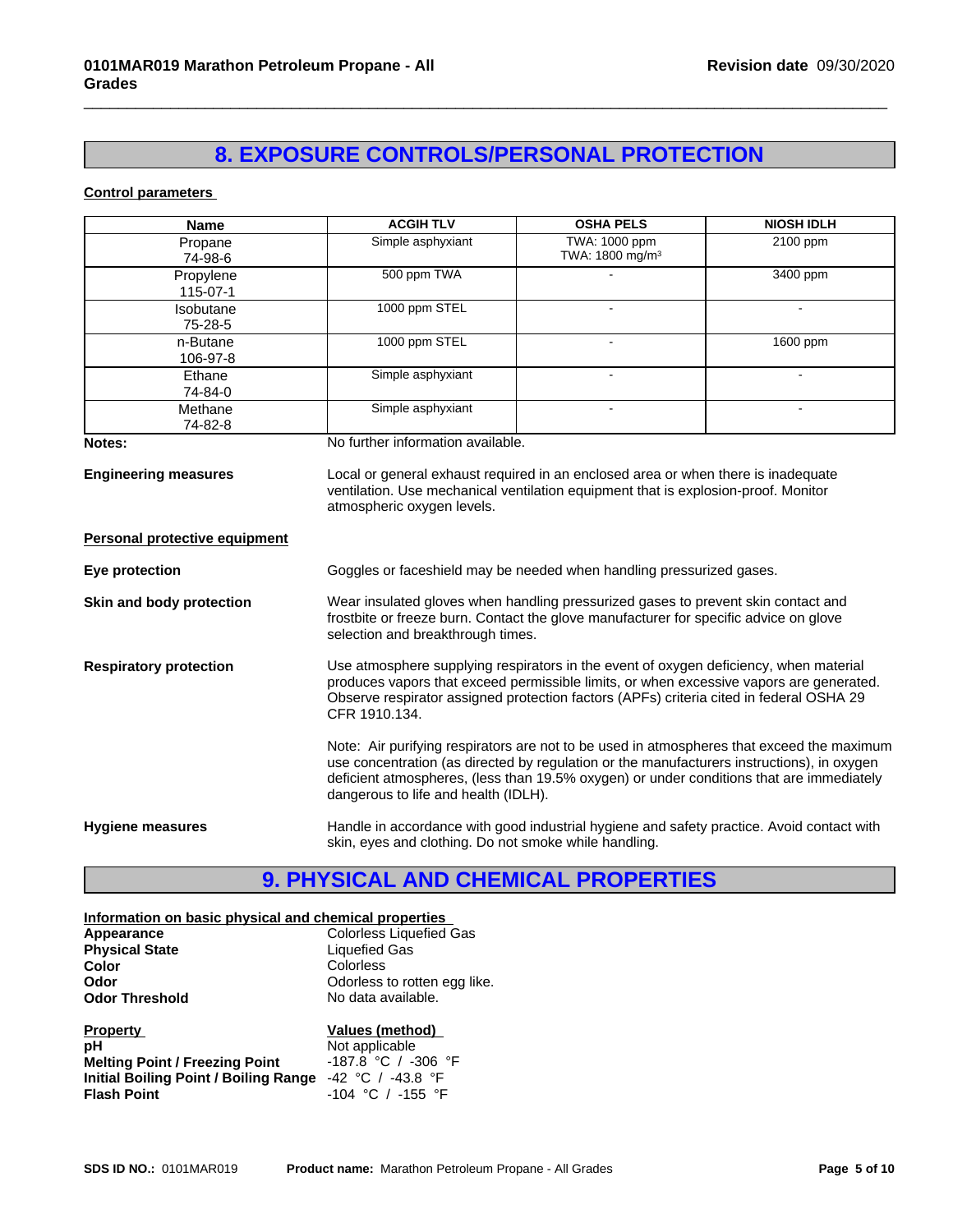| <b>Evaporation Rate</b><br>Flammability (solid, gas)<br>Flammability Limit in Air (%):<br><b>Upper Flammability Limit:</b><br><b>Lower Flammability Limit:</b><br><b>Explosion Limits</b><br><b>Vapor Pressure</b>                                                             | No data available.<br>Extremely flammable gas<br>9.5<br>2.0<br>No data available.<br>105 psi @ 15°C                                                                                                     |
|--------------------------------------------------------------------------------------------------------------------------------------------------------------------------------------------------------------------------------------------------------------------------------|---------------------------------------------------------------------------------------------------------------------------------------------------------------------------------------------------------|
| <b>Vapor Density</b><br><b>Specific Gravity / Relative Density</b><br><b>Water Solubility</b><br><b>Partition Coefficient</b><br><b>Autoignition Temperature</b><br><b>Decomposition Temperature</b><br><b>Kinematic Viscosity</b><br><b>VOC Content (%)</b><br><b>Density</b> | $1.55$ (Air = 1)<br>0.5<br>3.2 x 10-5 mole fraction $@$ 15 °C<br>No data available.<br>450 °C / 842 °F<br>No data available.<br>No data available.<br>No data available.<br>31.6 lbs/gal $60^{\circ}$ F |
| <b>Bulk Density</b>                                                                                                                                                                                                                                                            | Not applicable                                                                                                                                                                                          |

### **10. STABILITY AND REACTIVITY**

 $\overline{\phantom{a}}$  ,  $\overline{\phantom{a}}$  ,  $\overline{\phantom{a}}$  ,  $\overline{\phantom{a}}$  ,  $\overline{\phantom{a}}$  ,  $\overline{\phantom{a}}$  ,  $\overline{\phantom{a}}$  ,  $\overline{\phantom{a}}$  ,  $\overline{\phantom{a}}$  ,  $\overline{\phantom{a}}$  ,  $\overline{\phantom{a}}$  ,  $\overline{\phantom{a}}$  ,  $\overline{\phantom{a}}$  ,  $\overline{\phantom{a}}$  ,  $\overline{\phantom{a}}$  ,  $\overline{\phantom{a}}$ 

| <b>Reactivity</b>                  | The product is non-reactive under normal conditions.                                                |
|------------------------------------|-----------------------------------------------------------------------------------------------------|
| <b>Chemical stability</b>          | The material is stable at $70^{\circ}$ F (21 $^{\circ}$ C), 760 mmHg pressure.                      |
| Possibility of hazardous reactions | None under normal processing.                                                                       |
| <b>Hazardous polymerization</b>    | Does not polymerize except under special conditions (extreme temperatures, pressure,<br>oxidizers). |
| <b>Conditions to avoid</b>         | Sources of heat or ignition.                                                                        |
| Incompatible materials             | Strong oxidizing agents.                                                                            |

**Hazardous decomposition products** None known under normal conditions of use.

### **11. TOXICOLOGICAL INFORMATION**

### **Potential short-term adverse effects from overexposures**

| <b>Inhalation</b>   | May cause central nervous system depression with nausea, headache, dizziness, vomiting,<br>and incoordination. In high concentration the gas may cause suffocation. Victim may not be<br>aware of asphyxiation. |
|---------------------|-----------------------------------------------------------------------------------------------------------------------------------------------------------------------------------------------------------------|
| Eye contact         | Gas or vapor is generally non-irritating to eyes. Direct contact with liquefied product can<br>cause freeze burn or frostbite.                                                                                  |
| <b>Skin contact</b> | Gas or vapor is generally non-irritating to skin. Direct contact with liquefied product can<br>cause freeze burn or frostbite.                                                                                  |
| Ingestion           | Ingestion not likely.                                                                                                                                                                                           |

### **Acute toxicological data**

| Name      | Oral LD50 | <b>Dermal LD50</b> | <b>Inhalation LC50</b>    |
|-----------|-----------|--------------------|---------------------------|
| Propane   |           |                    | > 1,464 mg/L (Rat) 15 min |
| 74-98-6   |           |                    |                           |
| Propylene |           |                    | 658 mg/L (Rat) 4 h        |
| 115-07-1  |           |                    |                           |
| Isobutane |           |                    | 570,000 ppm (Rat) 15 min  |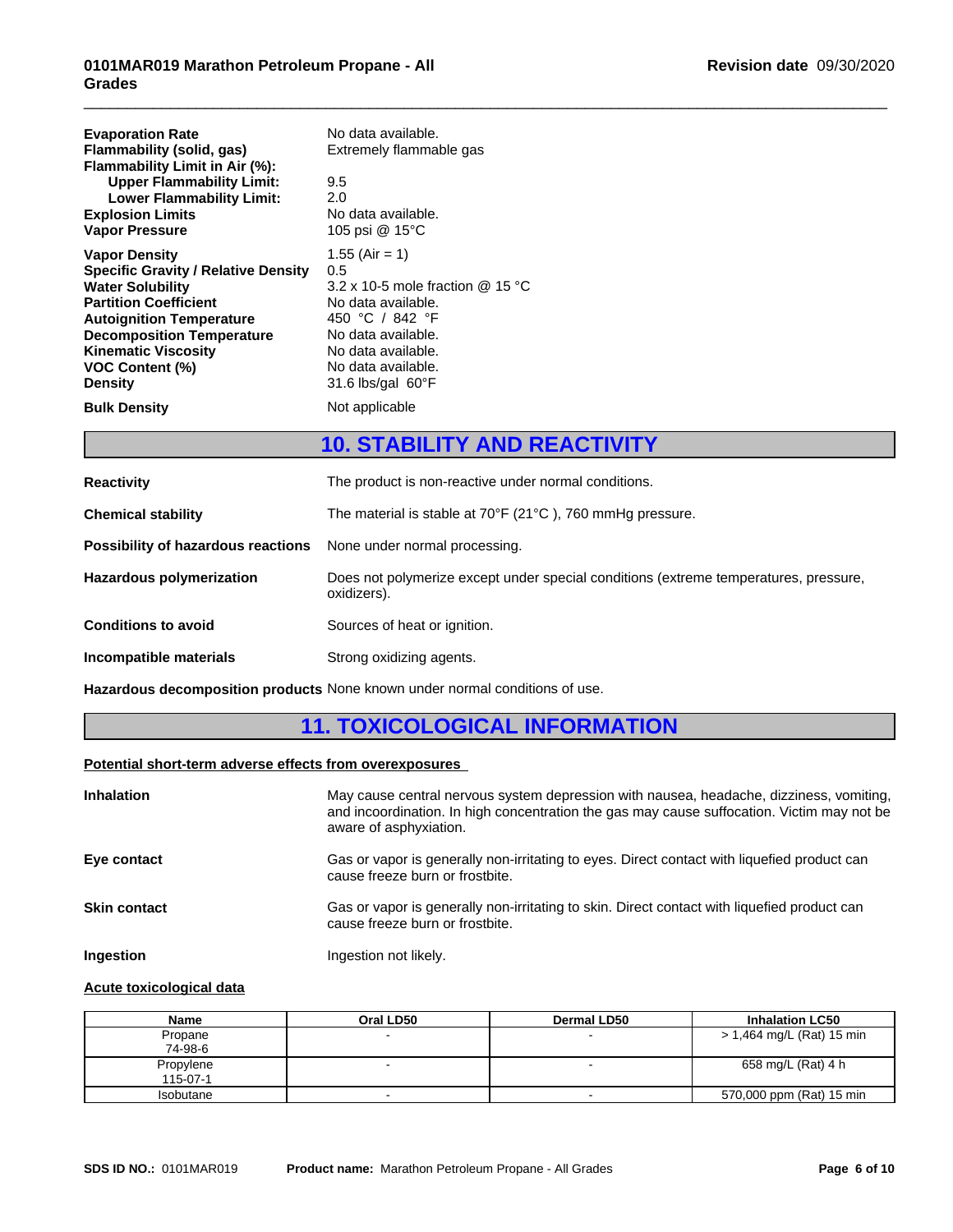| 75-28-5  |  |                                   |
|----------|--|-----------------------------------|
| n-Butane |  | 658 mg/L (Rat) 4 h                |
| 106-97-8 |  |                                   |
| Ethane   |  | 658 mg/L (Rat) 4 h                |
| 74-84-0  |  |                                   |
| Methane  |  | 326 mg/m <sup>3</sup> (Mouse) 2 h |
| 74-82-8  |  |                                   |

 $\overline{\phantom{a}}$  ,  $\overline{\phantom{a}}$  ,  $\overline{\phantom{a}}$  ,  $\overline{\phantom{a}}$  ,  $\overline{\phantom{a}}$  ,  $\overline{\phantom{a}}$  ,  $\overline{\phantom{a}}$  ,  $\overline{\phantom{a}}$  ,  $\overline{\phantom{a}}$  ,  $\overline{\phantom{a}}$  ,  $\overline{\phantom{a}}$  ,  $\overline{\phantom{a}}$  ,  $\overline{\phantom{a}}$  ,  $\overline{\phantom{a}}$  ,  $\overline{\phantom{a}}$  ,  $\overline{\phantom{a}}$ 

### **Immediate and delayed effects as well as chronic effects from short and long-term exposure**

PROPANE: Laboratory animal studies indicate exposure to extremely high levels of propane (1 to 10 vol.% in air) may cause cardiac arrhythmias (irregular heartbeats) which may be serious or fatal.

PROPYLENE: At extremely high levels propylene gas acts as a general anesthetic and central nervous system depressant. Studies in laboratory animals indicate evidence of mild, reversible hydrocarbon nephropathy in male rats exposed to levels of 1000-4,500 ppm propylene for 90-days.

BUTANES: Laboratory animal studies indicate exposure to extremely high levels of butanes (1-10 vol% or higher in air) may cause cardiac arrhythmias (irregular heartbeats) which may be serious or fatal.

METHANE and ETHANE: Exposure to high levels of these gases produce weak central nervous system (CNS) depressant effects without significant potential for systemic toxicity. At very high levels they act as asphyxiant gases by diluting and displacing oxygen. Symptoms of persons exposed to oxygen deficient atmospheres include headache, dizziness, incoordination, cyanosis and narcosis. Extremely high concentrations can produce unconsciousness followed by death.

CARBON MONOXIDE: Chemical asphyxiant with no warning properties (such as odor). At 400-500 ppm for 1 hour headache and dyspnea may occur. If activity is increased, symptoms of overexposure may include nausea, irritability, increased respiration, tinnitus, sweating, chest pain, confusion, impaired judgement, dizziness, weakness, drowsiness, ataxia, irregular heart beat, cyanosis and pallor. Levels in excess of 1000 ppm can result in collapse, loss of conciousness, respiratory failure and death. Extremely high concentrations (12,800 ppm) can cause immediate unconsciousness and death in 1-3 minutes. Repeated anoxia can lead to central nervous system damage and peripheral neuropathy, with loss of sensation in the fingers, amnesia, and mental deterioration and possible congestive heart failure. Damage may also occur to the fetus, lung, liver, kidney, spleen, cardiovascular system and other organs.

#### **Adverse effects related to the physical,chemical and toxicologicalcharacteristics**

| <b>Signs and symptoms</b>                                           | Contact with liquid product may cause freeze burn. Asphyxiant gas. High concentrations in<br>the immediate area can displace oxygen causing the feeling of suffocation and can cause<br>headache, drowsiness, dizziness, loss of coordination, disorientation and fatigue from<br>oxygen deprivation. |
|---------------------------------------------------------------------|-------------------------------------------------------------------------------------------------------------------------------------------------------------------------------------------------------------------------------------------------------------------------------------------------------|
| <b>Acute toxicity</b>                                               | None known.                                                                                                                                                                                                                                                                                           |
| <b>Skin corrosion/irritation</b>                                    | None known.                                                                                                                                                                                                                                                                                           |
| Serious eye damage/eye irritation                                   | None known.                                                                                                                                                                                                                                                                                           |
| <b>Sensitization</b>                                                | None known.                                                                                                                                                                                                                                                                                           |
| <b>Mutagenic effects</b>                                            | None known.                                                                                                                                                                                                                                                                                           |
| Carcinogenicity                                                     | None known.                                                                                                                                                                                                                                                                                           |
| <b>Reproductive toxicity</b>                                        | None known.                                                                                                                                                                                                                                                                                           |
| <b>Specific Target Organ Toxicity</b><br>(STOT) - single exposure   | May cause drowsiness or dizziness.                                                                                                                                                                                                                                                                    |
| <b>Specific Target Organ Toxicity</b><br>(STOT) - repeated exposure | None known.                                                                                                                                                                                                                                                                                           |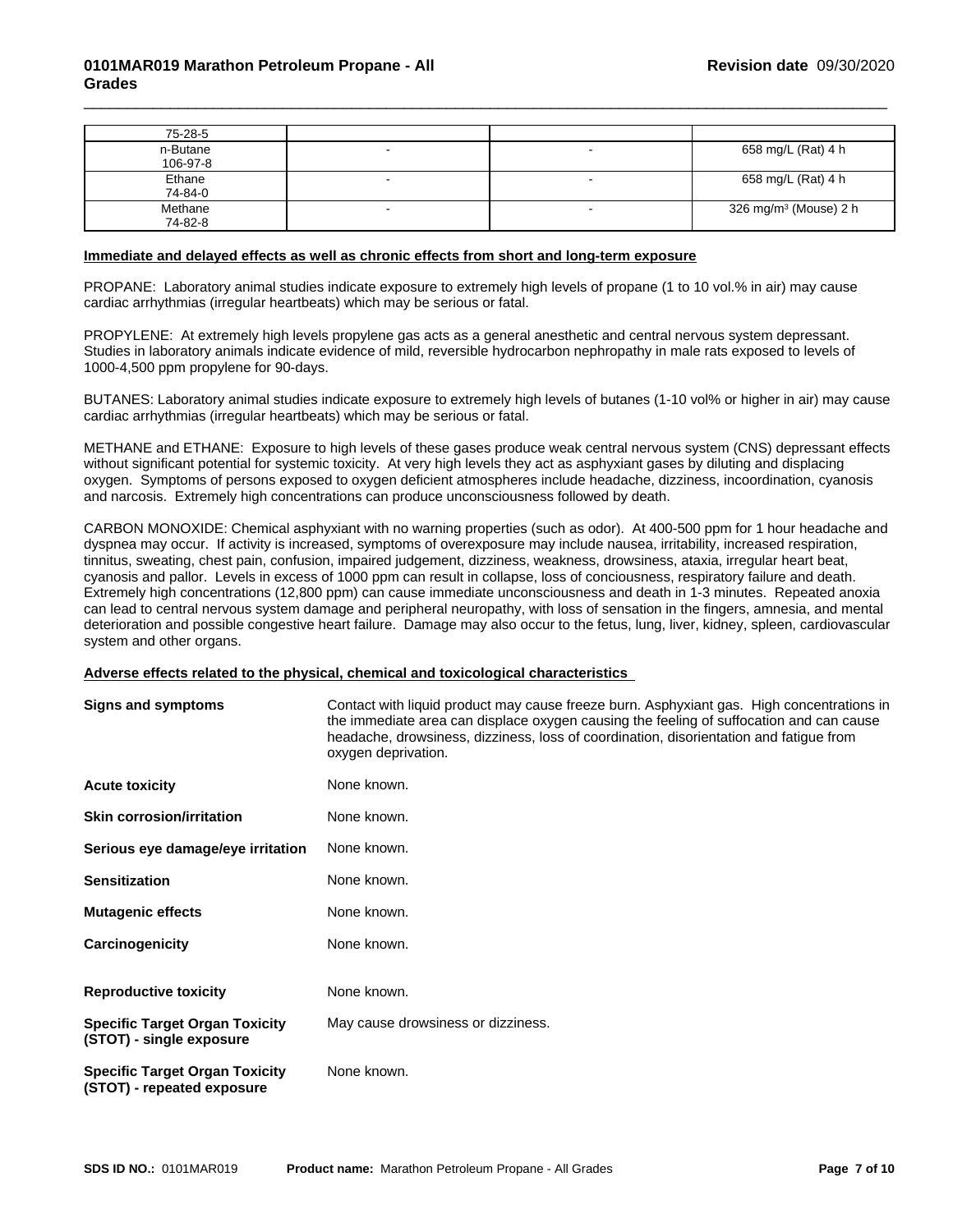| <b>Aspiration hazard</b>                    | Not applicable.                                                                                                                                                                                                                                                                                                 |  |
|---------------------------------------------|-----------------------------------------------------------------------------------------------------------------------------------------------------------------------------------------------------------------------------------------------------------------------------------------------------------------|--|
|                                             | <b>12. ECOLOGICAL INFORMATION</b>                                                                                                                                                                                                                                                                               |  |
| <b>Ecotoxicity</b>                          | Not classified in terms of aquatic toxicity.                                                                                                                                                                                                                                                                    |  |
| Persistence and degradability               | Expected to be inherently biodegradable.                                                                                                                                                                                                                                                                        |  |
| <b>Bioaccumulation</b>                      | Not expected to bioaccumulate in aquatic organisms.                                                                                                                                                                                                                                                             |  |
| <b>Mobility in soil</b>                     | Expected to rapidly partition to air.                                                                                                                                                                                                                                                                           |  |
| Other adverse effects                       | The aquatic 96 hour TLM for propane is >100 ppm.                                                                                                                                                                                                                                                                |  |
|                                             | <b>13. DISPOSAL CONSIDERATIONS</b>                                                                                                                                                                                                                                                                              |  |
| <b>Description of waste residues</b>        | No information available.                                                                                                                                                                                                                                                                                       |  |
| Safe handling of wastes                     | Handle in accordance with applicable local, state, and federal regulations. Use personal<br>protection measures as required. Use appropriate grounding and bonding practices. Use<br>only non-sparking tools. Do not expose to heat, open flames, strong oxidizers or other<br>sources of ignition. No smoking. |  |
| Disposal of wastes / methods of<br>disposal | The user is responsible for determining if any discarded material is a hazardous waste (40)<br>CFR 262.11). Dispose of in accordance with federal, state and local regulations.                                                                                                                                 |  |
| <b>Contaminated packaging disposal</b>      | Empty containers should be completely drained and then discarded or recycled, if possible.<br>Do not cut, drill, grind or weld on empty containers since explosive residues may be<br>present. Dispose of in accordance with federal, state and local regulations.                                              |  |

 $\overline{\phantom{a}}$  ,  $\overline{\phantom{a}}$  ,  $\overline{\phantom{a}}$  ,  $\overline{\phantom{a}}$  ,  $\overline{\phantom{a}}$  ,  $\overline{\phantom{a}}$  ,  $\overline{\phantom{a}}$  ,  $\overline{\phantom{a}}$  ,  $\overline{\phantom{a}}$  ,  $\overline{\phantom{a}}$  ,  $\overline{\phantom{a}}$  ,  $\overline{\phantom{a}}$  ,  $\overline{\phantom{a}}$  ,  $\overline{\phantom{a}}$  ,  $\overline{\phantom{a}}$  ,  $\overline{\phantom{a}}$ 

### **14. TRANSPORT INFORMATION**

| <b>UN 1978</b> |
|----------------|
| Propane        |
| 2.1            |
| Not applicable |
|                |

NOTE: UN1075 may be substituted for the UN number shown above for domestic transport, as long as the substitution is consistent on package markings, shipping papers, and emergency response information. See 49 CFR 172.102 Special Provision 19.

| IATA                               |                 |  |
|------------------------------------|-----------------|--|
| <b>UN/Identification No:</b>       | <b>UN 1978</b>  |  |
| <b>UN Proper Shipping Name:</b>    | Propane         |  |
| <b>Transport Hazard Class(es):</b> | 2.1             |  |
| <b>Packing Group:</b>              | Not applicable  |  |
| <b>ERG code:</b>                   | 10 <sub>L</sub> |  |
| <b>IMDG</b>                        |                 |  |
| <b>UN/Identification No:</b>       | <b>UN 1978</b>  |  |
| <b>UN Proper Shipping Name:</b>    | Propane         |  |
| <b>Transport Hazard Class(es):</b> | 2.1             |  |
| <b>Packing Group:</b>              | Not applicable  |  |
| EmS No:                            | $F-D. S-U$      |  |
| <b>Marine Pollutant:</b>           | No.             |  |
|                                    |                 |  |

**Transport in bulk according to Annex II of MARPOL 73/78 and the IBC Code**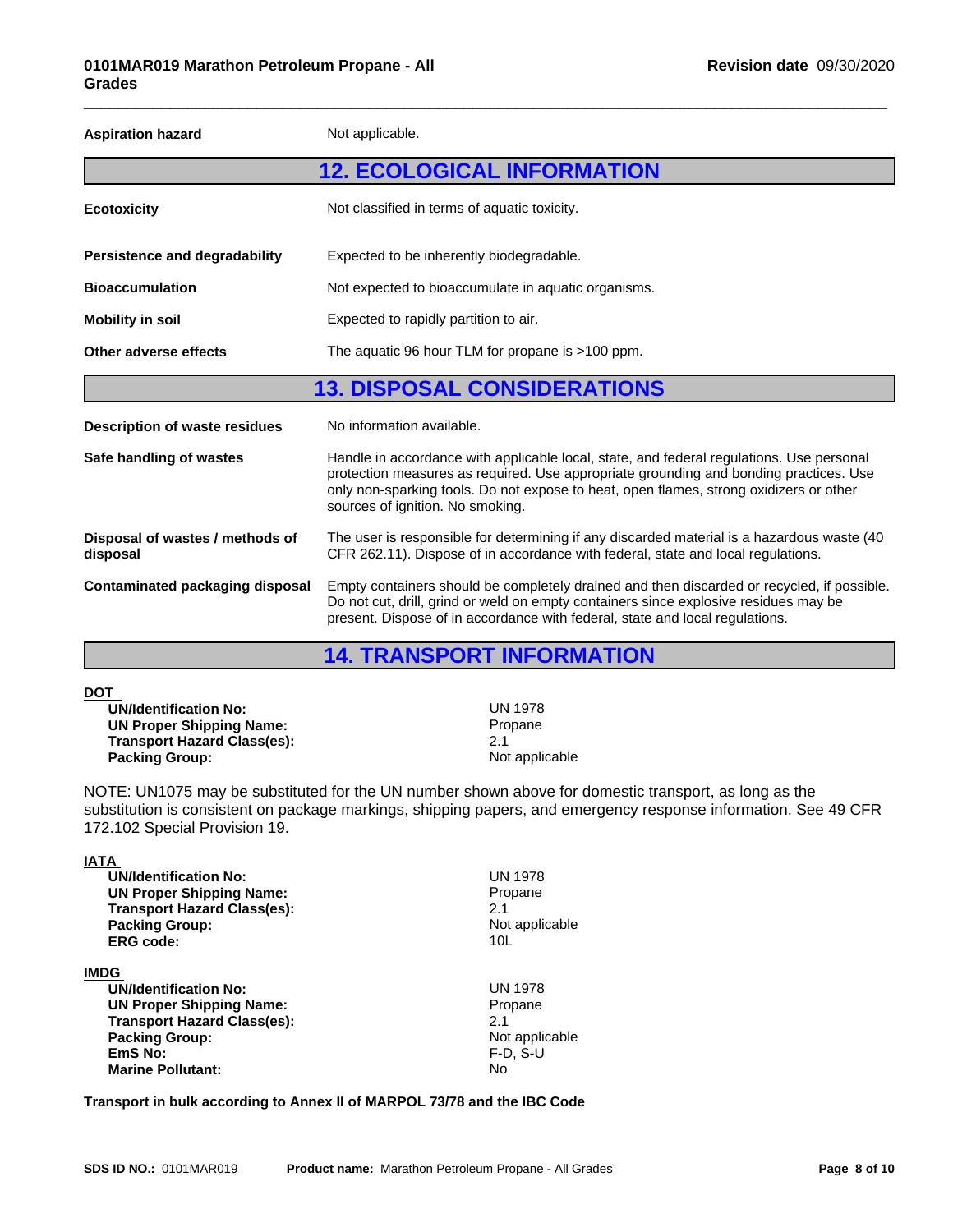Not applicable

### **15. REGULATORY INFORMATION**

 $\overline{\phantom{a}}$  ,  $\overline{\phantom{a}}$  ,  $\overline{\phantom{a}}$  ,  $\overline{\phantom{a}}$  ,  $\overline{\phantom{a}}$  ,  $\overline{\phantom{a}}$  ,  $\overline{\phantom{a}}$  ,  $\overline{\phantom{a}}$  ,  $\overline{\phantom{a}}$  ,  $\overline{\phantom{a}}$  ,  $\overline{\phantom{a}}$  ,  $\overline{\phantom{a}}$  ,  $\overline{\phantom{a}}$  ,  $\overline{\phantom{a}}$  ,  $\overline{\phantom{a}}$  ,  $\overline{\phantom{a}}$ 

| <b>Regulatory Information</b>                                   |                                                                                                                                                                                                               |
|-----------------------------------------------------------------|---------------------------------------------------------------------------------------------------------------------------------------------------------------------------------------------------------------|
| <b>US TSCA Chemical Inventory</b>                               | This product and/or its components are listed on the TSCA Chemical Inventory or are<br>exempt.                                                                                                                |
| <b>Canada DSL/NDSL Inventory</b>                                | This product and/or its components are listed either on the Domestic Substances List (DSL)<br>or are exempt.                                                                                                  |
| <b>EPA Superfund Amendment &amp; Reauthorization Act (SARA)</b> |                                                                                                                                                                                                               |
| <b>SARA Section 302</b>                                         | This product does not contain any component(s) included on EPA's Extremely Hazardous<br>Substance (EHS) List above the de minimis threshold.                                                                  |
| <b>SARA Section 304</b>                                         | This product does not contain any component(s) identified as an EHS or a CERCLA<br>Hazardous substance above the de minimis threshold.                                                                        |
| SARA Section 311/312                                            | The following EPA hazard categories apply to this product:<br>Flammable<br>Gas under pressure<br>Hazard Not Otherwise Classified (HNOC)-Physical<br>Specific target organ toxicity<br>Simple asphyxiant       |
|                                                                 | Hazard Not Otherwise Classified (HNOC)-Health                                                                                                                                                                 |
| <b>SARA Section 313</b>                                         | This product may contain component(s), which if in exceedance of the de minimus<br>threshold, may be subject to the reporting requirements of SARA Title III Section 313 Toxic<br>Release Reporting (Form R). |

| <b>Name</b> | <b>CERCLA/SARA 313 Emission reporting</b> |
|-------------|-------------------------------------------|
| Propylene   | .0 % de minimis concentration             |
| $15-07-1$   |                                           |

### **U.S. State Regulations**

**California Proposition 65** Chemicals known to the State of California to cause cancer, birth defects or other reproductive harm are created by the combustion of propane.

For more information, go to www.P65Warnings.ca.gov.

**State Right-To-Know Regulations** The following component(s) ofthis material are identified on the regulatory lists below:

| <b>Name</b>           | <b>New Jersey Right-To-Know</b> | Pennsylvania Right-To-Know | <b>Massachusetts Right-To</b><br>Know |
|-----------------------|---------------------------------|----------------------------|---------------------------------------|
| Propane<br>74-98-6    | Listed                          | Listed                     | Listed                                |
| Propylene<br>115-07-1 | Listed                          | Listed                     | Listed                                |
| Isobutane<br>75-28-5  | Listed                          | Listed                     | Listed                                |
| n-Butane<br>106-97-8  | ∟isted                          | Listed                     | Listed                                |
| Ethane<br>74-84-0     | Listed                          | Listed                     | Listed                                |
| Methane               | Listed                          | Listed                     | Listed                                |